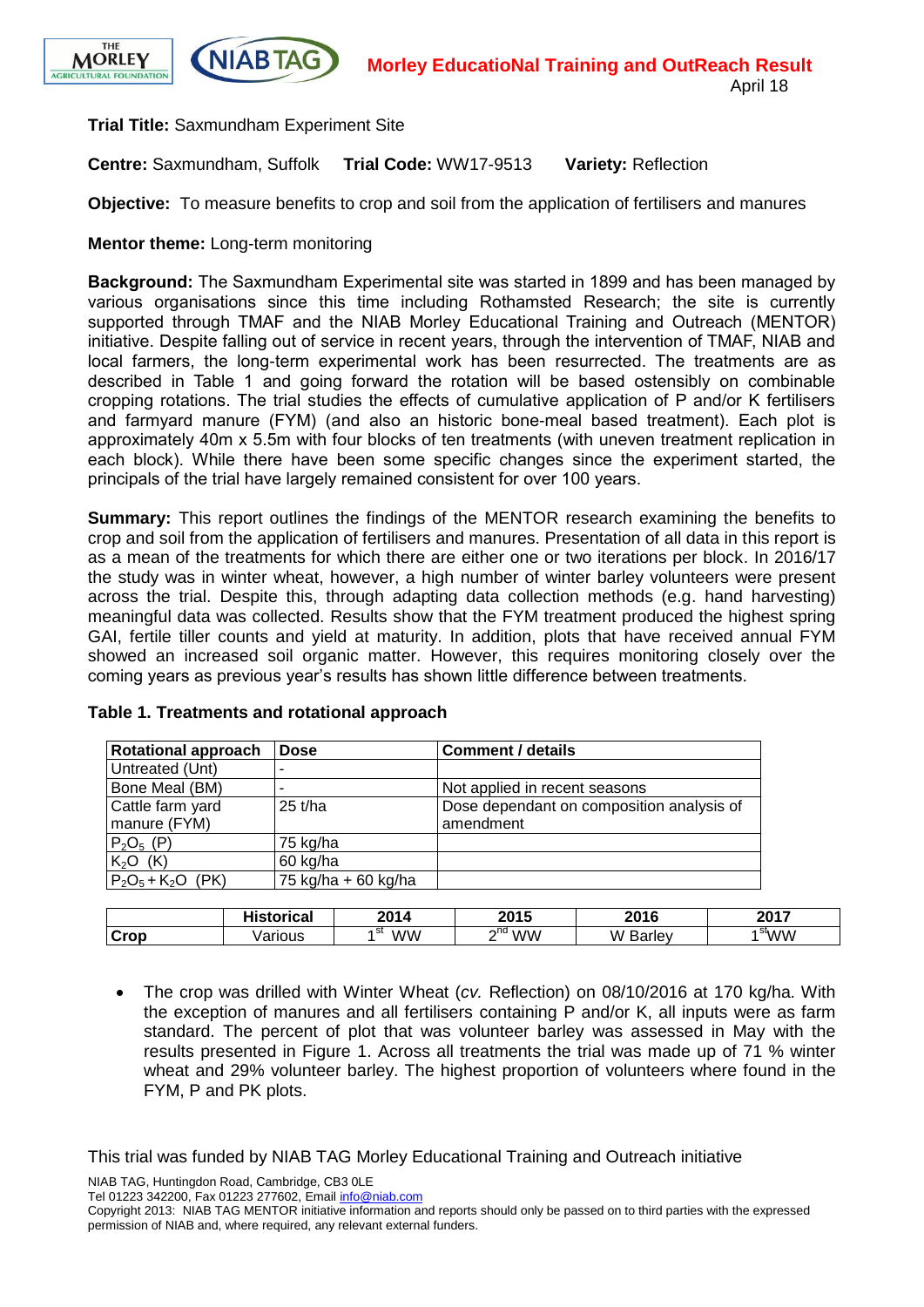## **Morley EducatioNal Training and OutReach Result**



**NIABTAG** 

- April 18
- Whole plot Green Area Index (GAI) was visually assessed in May. The results in Figure 2 indicate FYM plots had the highest GAI scores (2.25) with the PK plots the second highest (1.91). The untreated displayed the smallest GAI (1.2) although those of the K and BM where also comparably low (<1.5).
- Soil nutrient summary results shown in Table 2 are from a bulked sample for each plot averaged by treatment. The nutrient values are largely as expected across the treatments following long-term application The 'untreated' plots resulted in: P; 5 mg/l (Index 0) and K; 119 mg/l (Index 1) compared to FYM plots with P; 26 mg/l (Index 3) and K; 224 mg/l (Index  $2+$ ).
- In previous years no marked difference in soil organic matter (SOM) between treatments has been reported, However, in 2017 SOM ranged from 3.6%-4.6%. The FYM was 0.8% higher than the untreated (the next highest). Suggesting the long term application of FYM increases SOM, however, this needs to be monitored over coming years to support this trend that has not previously been seen.
- Ear counts (Figure 3) counted on a 2 meter row length so barley volunteers could easily be discounted followed similar trends to previous years. The FYM resulted in 348 ears/ $m<sup>2</sup>$ significantly more than all other treatments. The Untreated resulted in the lowest with 256 ears/m<sup>2</sup>.
- Due to such a high proportion of barley volunteers (29%, Figure 1) harvesting using a plot combine could have biased plots where higher numbers of volunteers were rcorded. Therefore, 4 x 2m row lengths per plot that had few barley volunteers where hand harvested. These samples where then bulked and over dried to provide a representative plot yield that could then be averaged by treatment. Crop yields (Figure 4), across the trial where relatively low (average 5.8 t/ha), likely a result of competition for resources from volunteer barley. Despite this, differences between treatment yields were pronounced. The untreated yielded 4.22 t/ha while the K (5.14 t/ha) PK (5.68 t/ha) and BM (5.53 t/ha) yielded slightly higher with the FYM (6.94 t/ha) and P (6.82 t/ha) yielding considerably higher.

#### **Figure 1 Visual assessment of percent (%) winter wheat and percent (%) volunteer winter barley (Error bars are standard error of the mean)**



This trial was funded by NIAB TAG Morley Educational Training and Outreach initiative

NIAB TAG, Huntingdon Road, Cambridge, CB3 0LE

Tel 01223 342200, Fax 01223 277602, Email [info@niab.com](mailto:info@niab.com)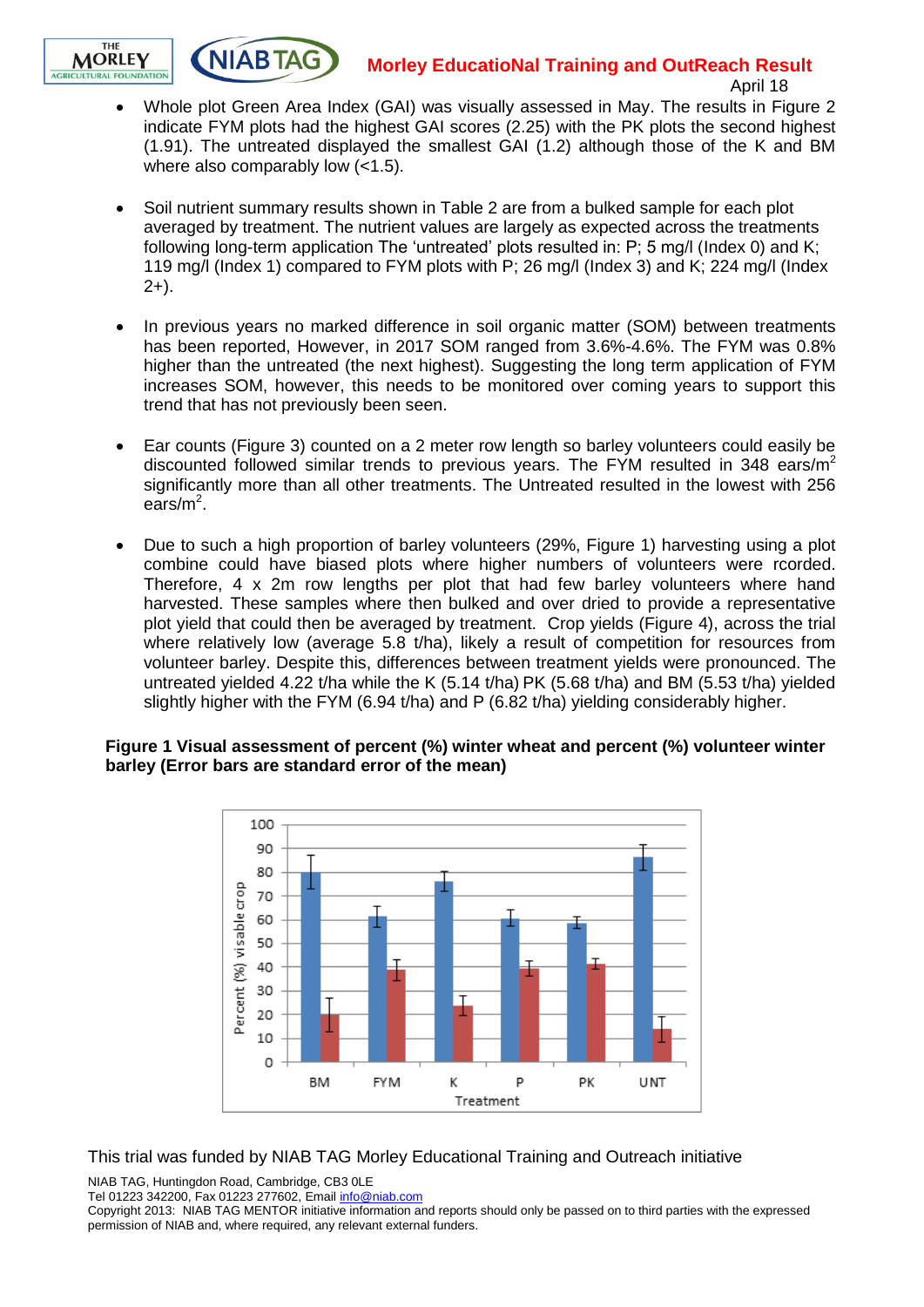



### **Figure 2 Visual assessments of percent (%) winter wheat and percent (%) volunteer winter barley (Error bars are standard error of the mean)**



**Table 2: Soil nutrient status; January 2017**

| <b>Treatment</b> | P mg/l (Available) | K mg/l (Available) | Mg mg/l (Available) | Soil pH | Soil OM (0-15cm) |
|------------------|--------------------|--------------------|---------------------|---------|------------------|
| <b>FYM</b>       | 26                 | 224                | 93                  | 7.9     | 4.6              |
| BM               | 8                  | 114                | 64                  | 8.1     | 3.7              |
| D                | 31                 | 115                | 62                  | 7.8     | 3.7              |
| N                | 11                 | 270                | 56                  | 7.9     | 3.6              |
| <b>UNT</b>       | 5                  | 119                | 59                  | 7.9     | 3.8              |
| PK               | 38                 | 242                | 59                  | 7.8     | 3.7              |

**Figure 3. Ear counts per m<sup>2</sup> , July 2017 (Error bars are standard error of the mean)**



This trial was funded by NIAB TAG Morley Educational Training and Outreach initiative

NIAB TAG, Huntingdon Road, Cambridge, CB3 0LE

Tel 01223 342200, Fax 01223 277602, Email [info@niab.com](mailto:info@niab.com)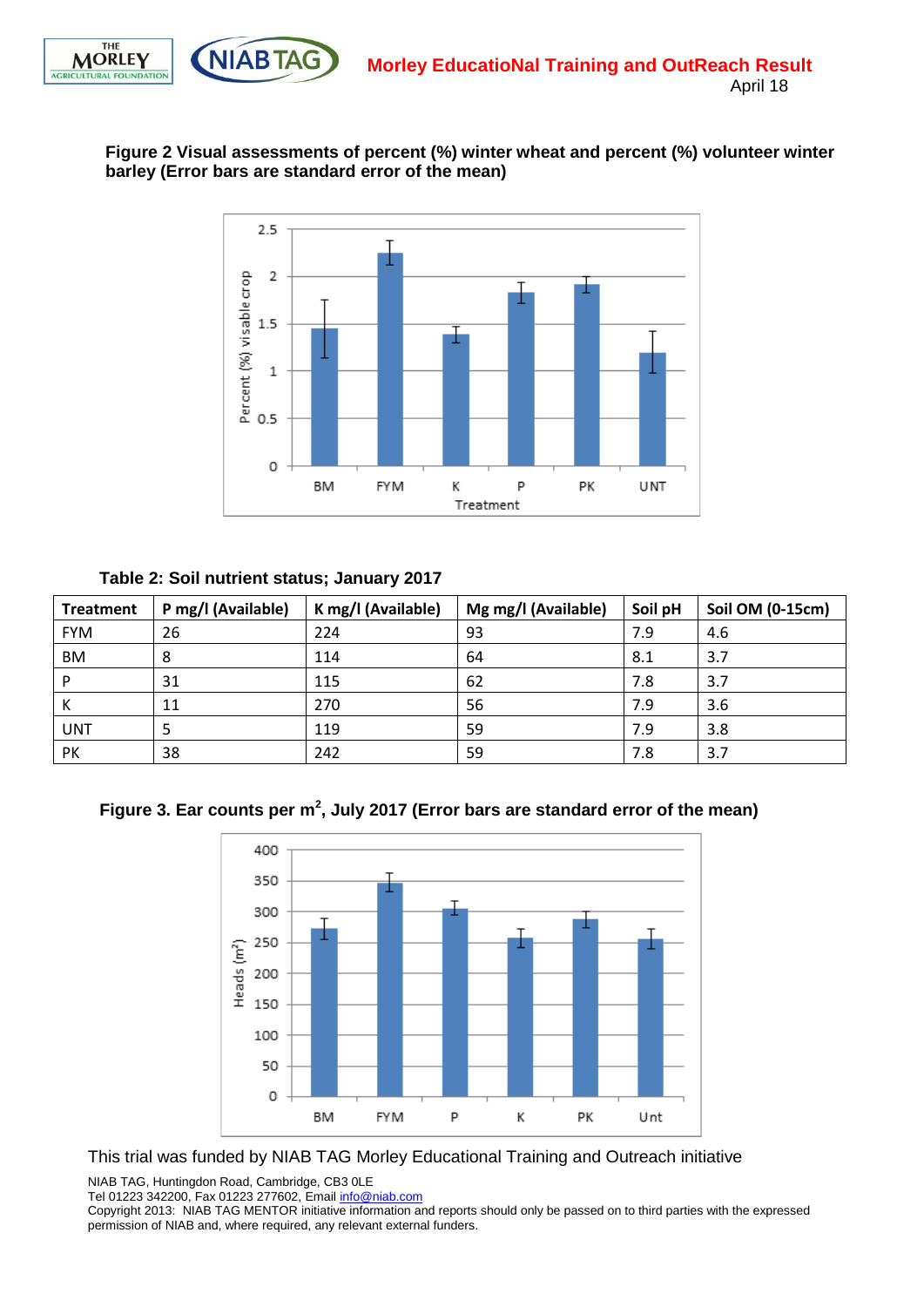



April 18

### **Figure 4. Crop yield, harvested by hand from 2m row length (Error bars are standard error of the mean)**



This trial was funded by NIAB TAG Morley Educational Training and Outreach initiative

NIAB TAG, Huntingdon Road, Cambridge, CB3 0LE Tel 01223 342200, Fax 01223 277602, Email [info@niab.com](mailto:info@niab.com)